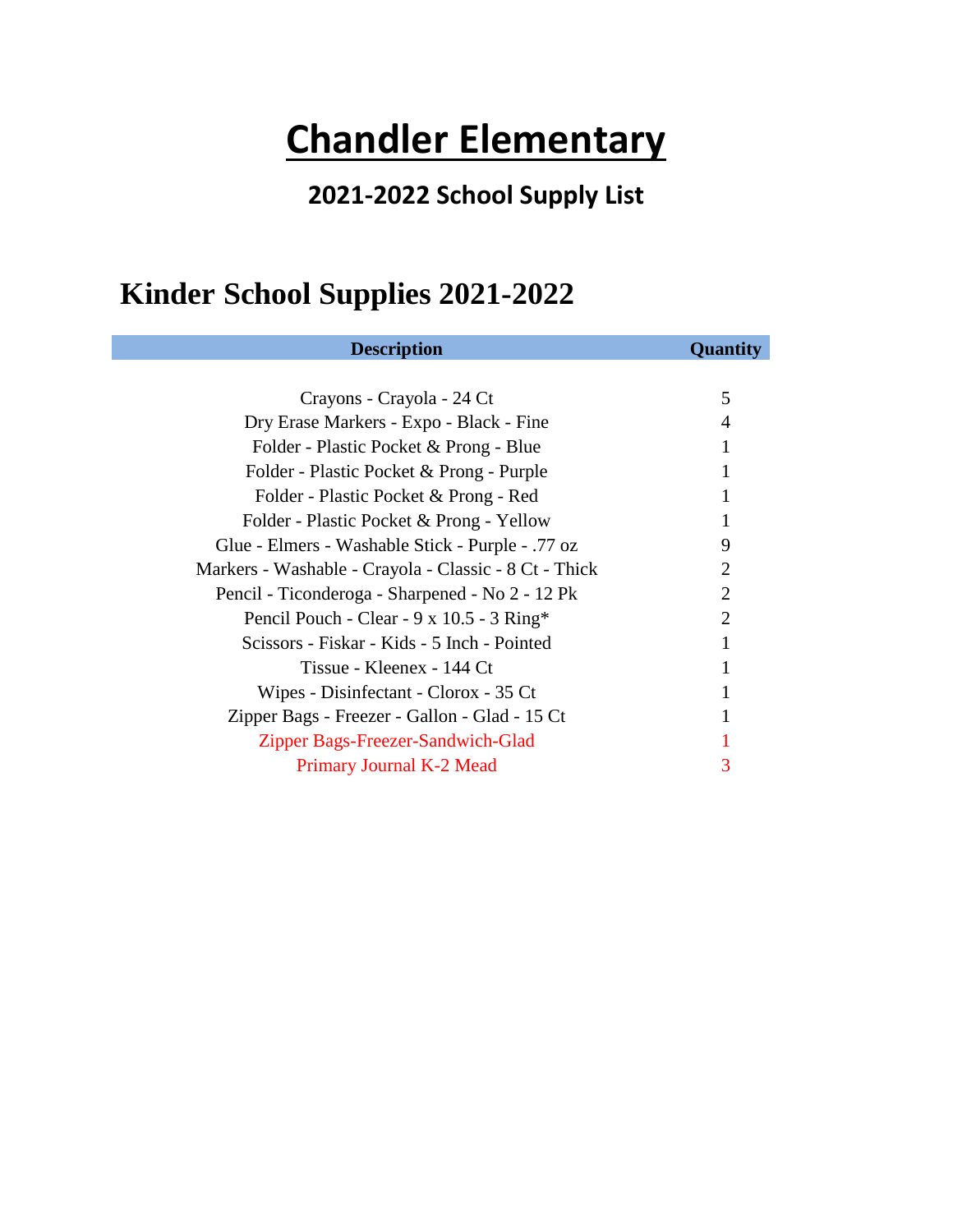## **First Grade School Supplies 2021-22**

| <b>Description</b>                                       | Quantity       |
|----------------------------------------------------------|----------------|
|                                                          |                |
| Binder - Durable - View - 1 Inch - White - Avery         | 1              |
| Crayons - Crayola - 24 Ct                                | 3              |
| Dry Erase Markers - Expo - Black - Chisel                | 6              |
| Eraser - Pink Pearl - Papermate - Large - 1 Pk           | 4              |
| Folder - Plastic Pocket & Prong - Blue                   | 1              |
| Folder - Plastic Pocket & Prong - Green                  | 1              |
| Folder - Plastic Pocket & Prong - Orange                 | 1              |
| Folder - Plastic Pocket & Prong - Purple                 | 1              |
| Folder - Plastic Pocket & Prong - Red                    | 1              |
| Glue - Elmers - Washable Stick - Purple - .77 oz         | 6              |
| Markers - Crayola - Classic - 8 Ct - Thick               | 1              |
| Notebook - 1 Sub - Spiral - Wide - Green - 70 Ct - Mead  | 1              |
| Notebook - 1 Sub - Spiral - Wide - Yellow - 70 Ct - Mead | 1              |
| Paper - Construction - 12x18 - Asst Colors - 50 Ct       | 2              |
| Pencil - Ticonderoga - Sharpened - No 2 - 12 Pk          | $\overline{2}$ |
| Pencil Pouch - Clear - 9 x 10.5 - 3 Ring                 | 1              |
| Scissors - Fiskar - Kids - 5 Inch - Pointed              | 1              |
| Tissue - Kleenex - 144 Ct                                |                |
| Zipper Bags - Glad - Gallon - 20 Ct                      |                |
| Zipper Bags - Glad - Sandwich - 50 Ct                    |                |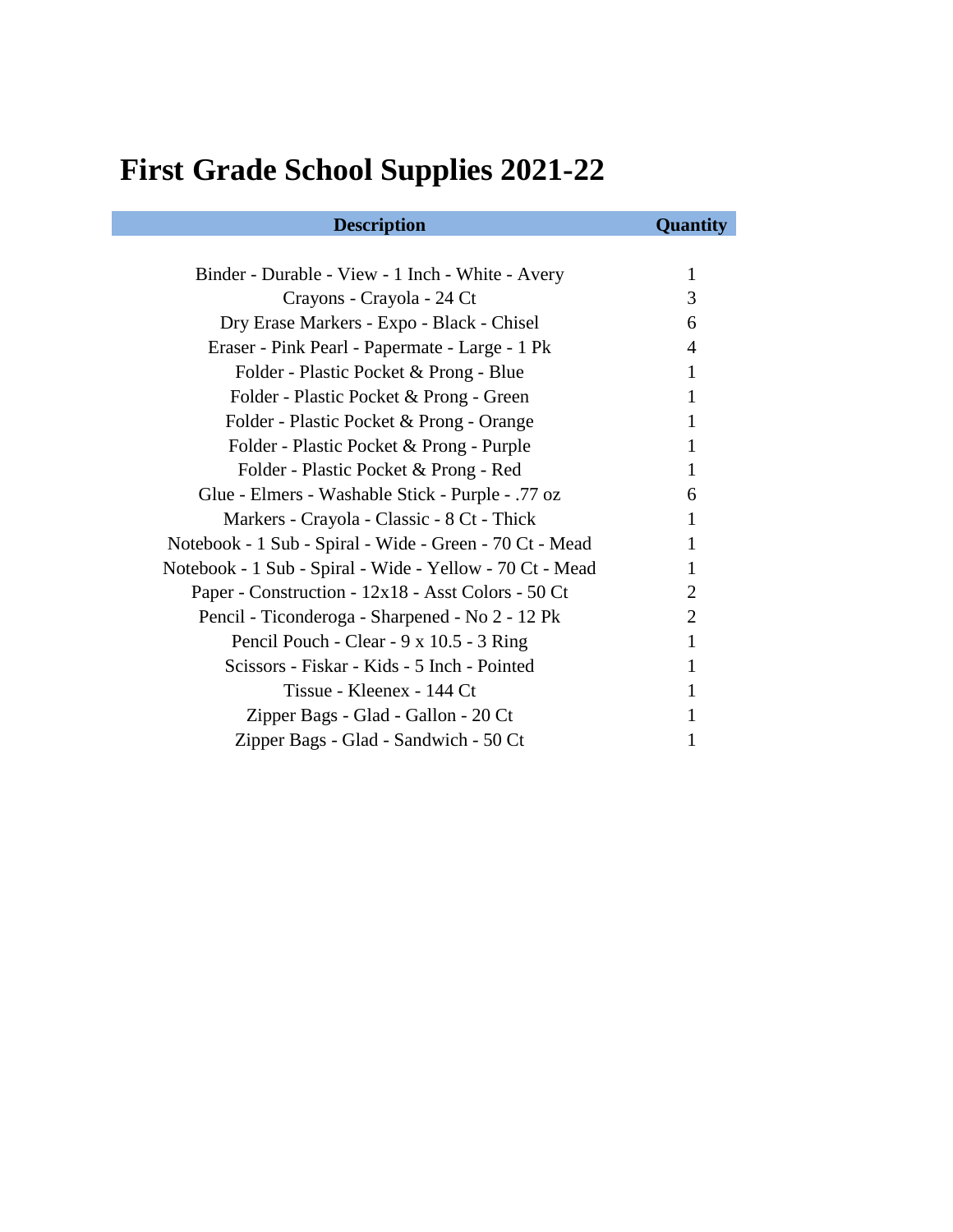## **Second Grade School Supplies 2021-22**

| <b>Description</b>                                       | <b>Quantity</b> |
|----------------------------------------------------------|-----------------|
|                                                          |                 |
| Composition Book - Wide Ruled - Black - 100 Ct           | $\mathbf{1}$    |
| Crayons - Crayola - 24 Ct                                | 2               |
| Dry Erase Markers - Expo - Black - Fine                  | 12              |
| Eraser - Papermate - Pink Pearl - Large - 1 Pk           | 3               |
| Folder - Plastic & Pocket - Red                          | $\mathbf{1}$    |
| Folder - Plastic & Pocket - 3 Hole - Blue                | 1               |
| Folder - Plastic Pocket & Prong - Green                  | 1               |
| Folder - Plastic Pocket & Prong - Yellow                 | 1               |
| Glue - Elmers - Washable Stick - Purple - .77 oz         | 6               |
| Hand Sanitizer - Dispensing Pump - Purell - 8 oz         | 1               |
| Highlighter - Chisel - Yellow - 1 Pk - Avery             | 2               |
| Markers - Washable - Crayola - Classic - 8 Ct - Thin     | 1               |
| Notebook - 1 Sub - Spiral - Wide - Yellow - 70 Ct - Mead | 1               |
| Notebook - 3 Sub - Spiral - Wide - Blue - 120 Ct - Mead  | 1               |
| Notebook - 3 Sub - Spiral - Wide - Red - 120 Ct - Mead   | 1               |
| Pencil - Ticonderoga - Sharpened - No 2 - 12 Pk          | 2               |
| Pencil Pouch - Clear - 9 x 10.5 - 3 Ring                 | 1               |
| Scissors - Fiskar - Kids - 5 Inch - Pointed              | 1               |
| Sticky Notes - Post It - 3 x 3 - Plain - Yellow - 100 Pk | 2               |
| Tissue - Kleenex - 75 Ct                                 | 2               |
| Zipper Bags - Glad - Sandwich                            | 1               |
| Plastic folder with brads                                | 1               |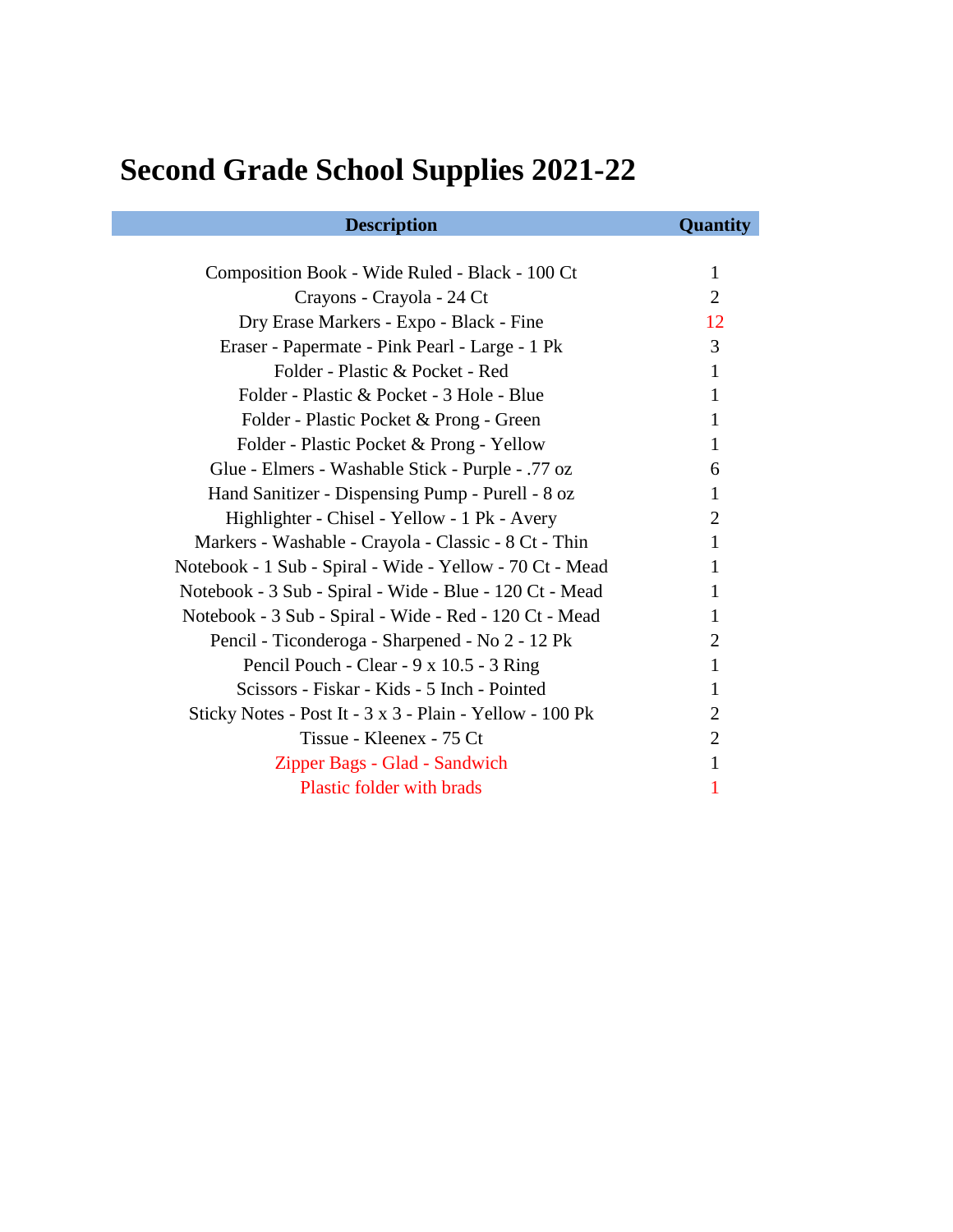## **Third Grade School Supplies 2021-22**

| <b>Description</b>                                                       | Quantity       |
|--------------------------------------------------------------------------|----------------|
|                                                                          |                |
| Binder - Hvy Duty - View - 1 In - White - One Touch EZD Ring -           |                |
| Avery                                                                    | 1              |
| Colored Pencils - Prang - 12 Ct                                          | 1              |
| Crayons - Crayola - 24 Ct                                                | 1              |
| Divider - 5 Tab - Plastic - 2 Pkt - Big Tab Insert - Multi Color - Avery | 1              |
| Dry Erase Markers - Expo - Black - Chisel                                | $\overline{4}$ |
| Earbuds - HamiltonBuhl - Tangle Free Cord - Asst Colors                  | 1              |
| Eraser - Papermate - Pink Pearl - Large - 1 Pk                           | 1              |
| Folder - Plastic Pocket & Prong - Green                                  | $\overline{2}$ |
| Folder - Plastic Pocket & Prong - Red                                    | 1              |
| Glue - Elmers - Washable Stick - Purple - .77 oz                         | 6              |
| Highlighter - Yellow - Chisel - 1 Pk - Avery                             | 1              |
| Markers - Crayola - Classic - 10 Ct - Thin                               | 1              |
| Notebook - 1 Sub - Spiral - Wide - Asst - 70 Ct - Mead                   | 3              |
| Notebook - 3 Sub - Spiral - Wide - Black - 120 Ct                        | 1              |
| Notebook - 3 Sub - Spiral - Wide - Yellow - 120 Ct                       | 1              |
| Pencil - Ticonderoga - Sharpened - No 2 - 12 Pk                          | 2              |
| Scissors - Fiskar - 7 Inch - Pointed                                     | 1              |
| Sticky Notes - Post It - 3 x 3 - Plain - Yellow - 4-50 Pk                | $\overline{2}$ |
| Tissue - Kleenex - 144 Ct                                                | $\overline{2}$ |
|                                                                          |                |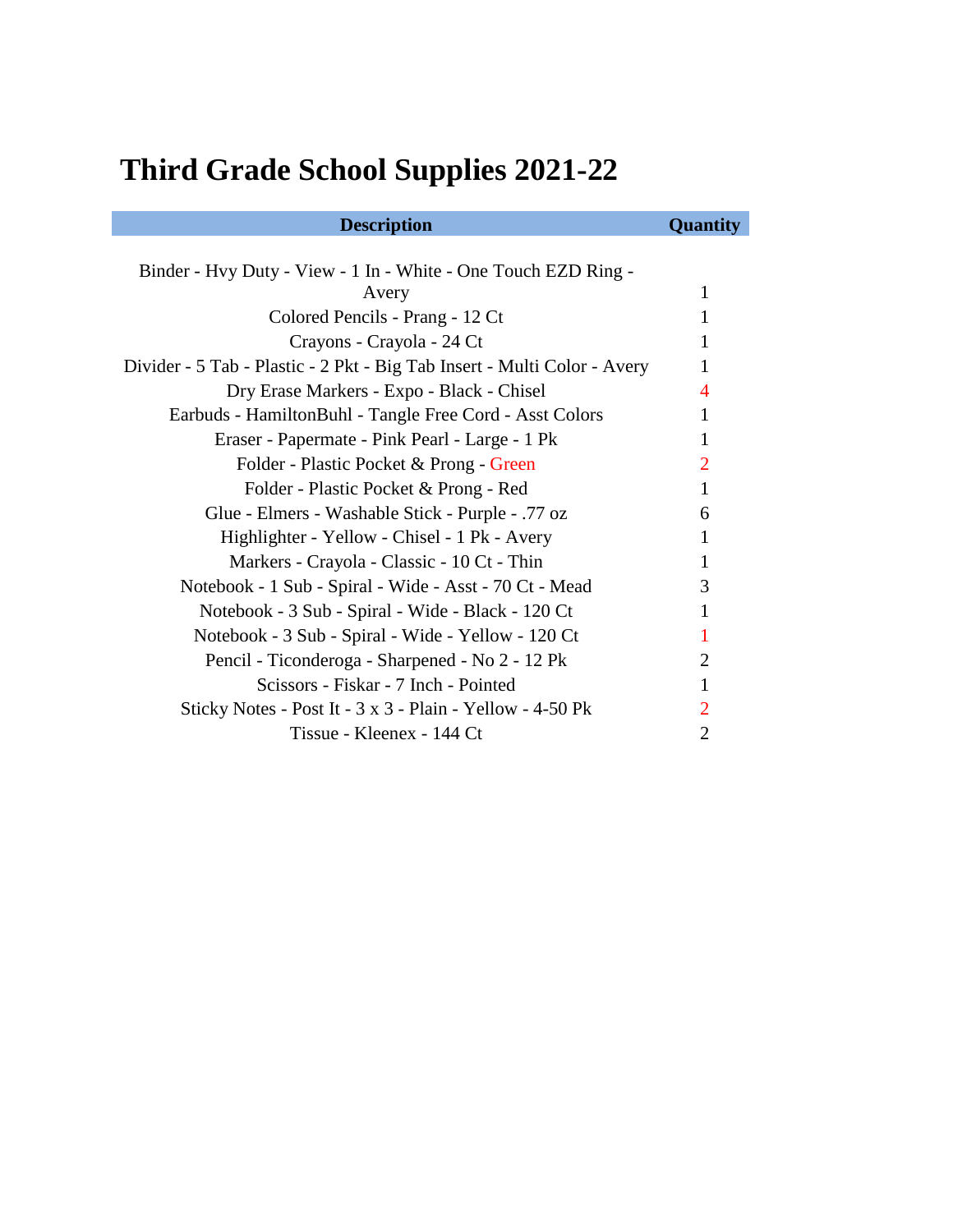## **Fourth Grade School Supplies 2021-22**

| <b>Description</b>                                       | <b>Quantity</b> |
|----------------------------------------------------------|-----------------|
|                                                          |                 |
| Colored Pencils - Prang - 12 Ct                          | 1               |
| Composition Book - Wide Ruled - Black Marble - 100 Ct    | 3               |
| Dry Erase Markers - Expo - Black - Chisel                | 2               |
| Earbuds - HamiltonBuhl - Tangle Free Cord - Asst Colors  | 1               |
| Eraser - Caps - 12 Pkg                                   | 2               |
| Folder - Plastic & Pocket - Red                          | 2               |
| Glue - Elmers - Washable Stick - Purple - .77 oz         | 9               |
| Highlighter - Yellow - Chisel - 1 Pk - Avery             | 2               |
| Notebook - 1 Sub - Spiral - Wide - 100 Ct - Asst - Mead  | 1               |
| Pencil - Ticonderoga - Sharpened - No 2 - 12 Pk          | 2               |
| Pencil Pouch - Clear - 9 x 10.5 - 3 Ring                 | 1               |
| Planner - Student - Elementary - Dated                   | 1               |
| Scissors - Fiskar - 7 Inch - Pointed                     | 1               |
| Sticky Notes - Post It - 3 x 3 - Plain - Yellow - 100 Pk |                 |
| Tissue - Kleenex - 144 Ct                                | 2               |
| Wipes - Disinfectant - Clorox - 35 Ct                    | 1               |
| Folder-Black with 3 ring prongs and pockets              |                 |
| 12 count Crayola thin marker                             |                 |
| 8 count Crayola thick marker                             |                 |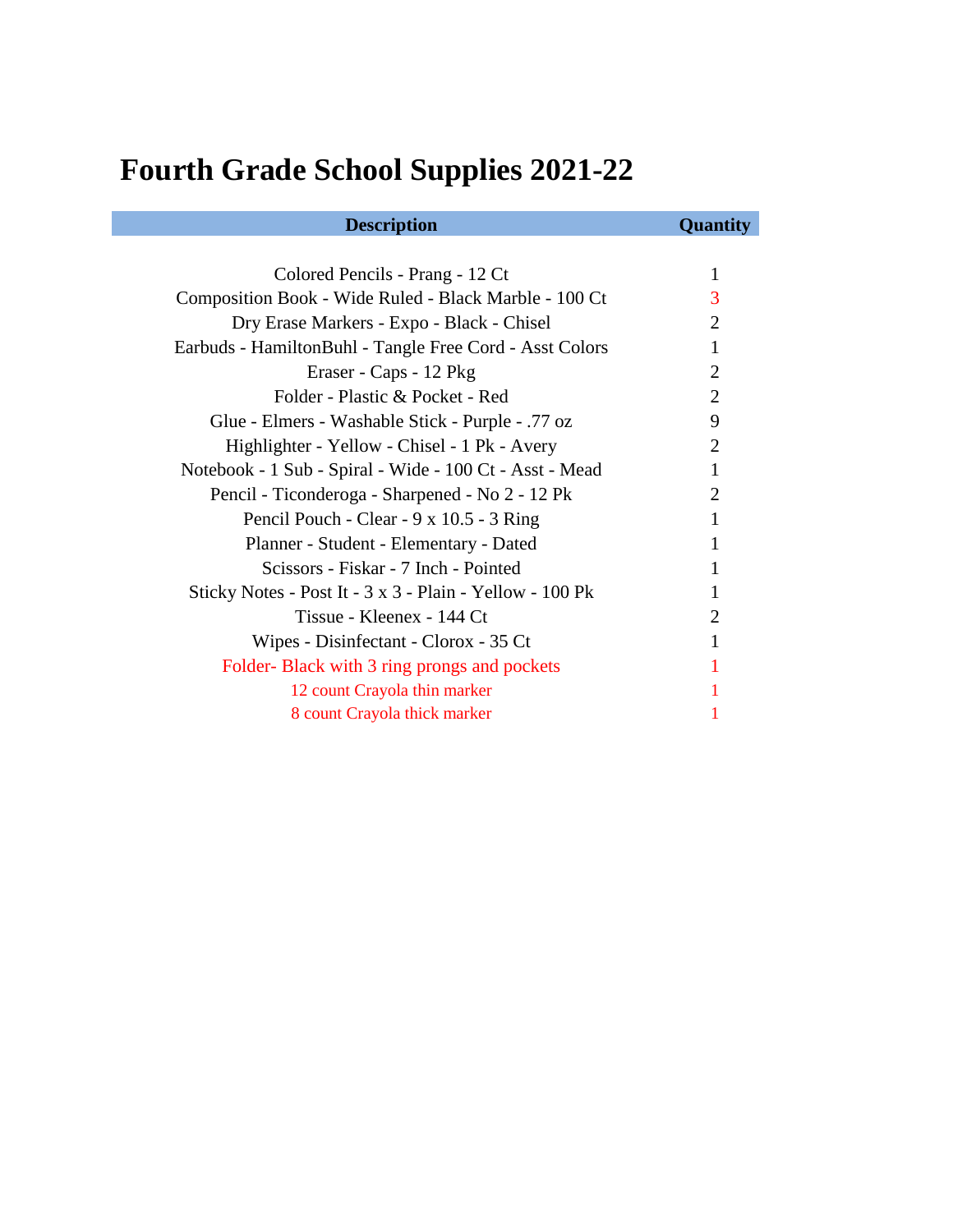## **Fifth Grade School Supplies 2021-22**

| <b>Description</b>                                       | <b>Quantity</b>       |
|----------------------------------------------------------|-----------------------|
|                                                          |                       |
| Colored Pencils - Prang - 12 Ct                          | 1                     |
| Composition Book - Wide Ruled - Black Marble - 100 Ct    | 4                     |
| Dry Erase Markers - Expo - Black - Fine                  |                       |
| Eraser - Caps - 12 Pkg                                   |                       |
| Folder - Plastic Pocket & Prong - Blue                   | 1                     |
| Folder - Plastic Pocket & Prong - Orange                 |                       |
| Glue - Elmers - Washable Stick - Purple - .77 oz         | 4                     |
| Index Cards - 4 x 6 - Ruled - White - 100 Ct - Mead      | 1                     |
| Markers - Crayola - Classic - 10 Ct - Thin               | 1                     |
| Paper - Filler - Wide - 150 Ct                           | 1                     |
| Pencil - Ticonderoga - Sharpened - No 2 - 12 Pk          | $\mathcal{D}_{\cdot}$ |
| Pencil Pouch - Clear - 9 x 10.5 - 3 Ring                 | 1                     |
| Planner - Student - Elementary - Dated                   |                       |
| Scissors - Fiskar - 7 Inch - Pointed                     |                       |
| Sharpie - Black - Fine Tip                               | 2                     |
| Sticky Notes - Post It - 3 x 3 - Plain - Yellow - 100 Pk | $\mathcal{D}_{\cdot}$ |
| Tissue - Kleenex - 144 Ct                                | $\mathcal{D}_{\cdot}$ |
| Ear buds                                                 | 1                     |
| Pink eraser                                              | 2                     |